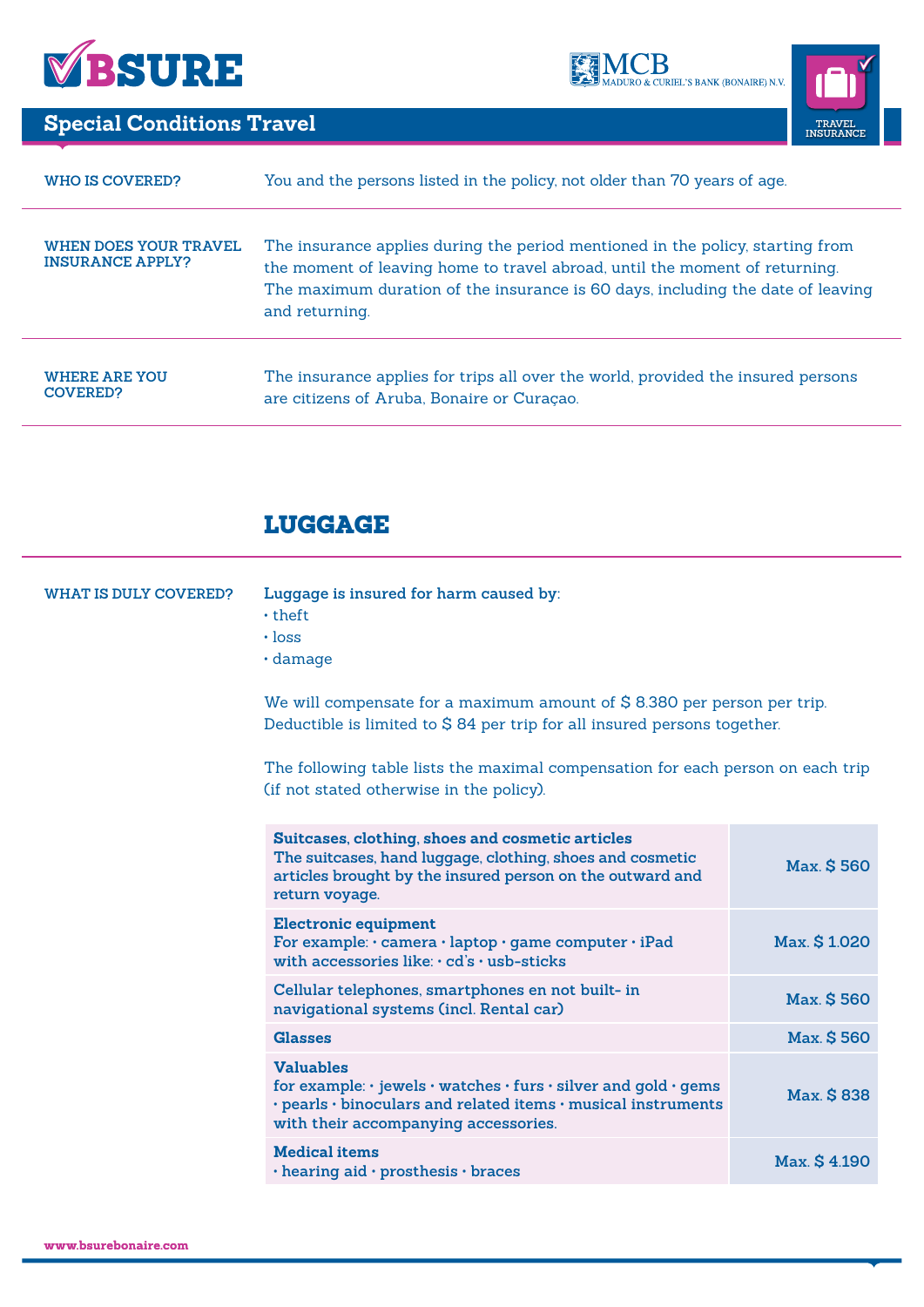

MCB MODURO & CURIEL'S BANK (BONAIRE) N.V



| <b>WHAT IS DULY COVERED?</b>        | <b>Bicycles</b><br>$\cdot$ bicycles $\cdot$ rollators $\cdot$ walking aids $\cdot$ wheel chairs $\cdot$ strollers<br>with their accompanying accessories.<br>. Car and bicycle tools that are not part of the standard<br>equipment of the vehicle.                                                                                                                                                                                                                                                                                                                                                                                                                                                     | Max. \$560   |
|-------------------------------------|---------------------------------------------------------------------------------------------------------------------------------------------------------------------------------------------------------------------------------------------------------------------------------------------------------------------------------------------------------------------------------------------------------------------------------------------------------------------------------------------------------------------------------------------------------------------------------------------------------------------------------------------------------------------------------------------------------|--------------|
|                                     | Luggage delay<br>For the first 3 days we compensate the costs of basic<br>clothing and toiletries. This does not apply for the return<br>voyage.                                                                                                                                                                                                                                                                                                                                                                                                                                                                                                                                                        | Max. \$168   |
|                                     | <b>Money</b>                                                                                                                                                                                                                                                                                                                                                                                                                                                                                                                                                                                                                                                                                            | Max. \$280   |
|                                     | Items bought during the trip<br>Items bought during the trip, like: · souvenirs, · clothing<br>· gifts provided proof of purchase can be presented.                                                                                                                                                                                                                                                                                                                                                                                                                                                                                                                                                     | Max. \$838   |
|                                     | <b>Travel documents</b><br>· passport · driving license · proof of identity · registration<br>certificate · travelling tickets                                                                                                                                                                                                                                                                                                                                                                                                                                                                                                                                                                          | Max. \$280   |
|                                     | <b>Sports equipment</b><br>(rented) equipment for: · winter sports · water sports · golf                                                                                                                                                                                                                                                                                                                                                                                                                                                                                                                                                                                                                | Max. \$2.800 |
|                                     |                                                                                                                                                                                                                                                                                                                                                                                                                                                                                                                                                                                                                                                                                                         |              |
| <b>WHAT IS NOT COVERED?</b>         | · Stocks and bonds you do not use during your vacation<br>· Items you are moving<br>$\cdot$ Art items<br>· Items that are part of collections<br>· Items intended for commercial use<br>• Rented vehicles and vessels<br>· Trailers, including tent trailers and caravans<br>$\cdot$ Aircraft                                                                                                                                                                                                                                                                                                                                                                                                           |              |
| WHAT DON'T WE<br><b>COMPENSATE?</b> | We don't compensate:<br>· Damage or theft caused by carelessness. You were not sufficiently careful<br>if for example:<br>- you could have taken better care to prevent damage<br>- you left money and cheques in a vehicle<br>- you left valuables openly visible<br>- you took valuables in your hand luggage in public transportation<br>- you left valuables in an unlocked space without vigilance<br>· Damage by:<br>- warmth, moisture and freezing<br>- vermin<br>- wear and tear, deficiency and deterioration<br>· Follow-up damage. For example misuse of stolen debit cards or credit cards<br>· Damage when the items are still in usable order.<br>for example:<br>- scratches<br>- dents |              |

- stains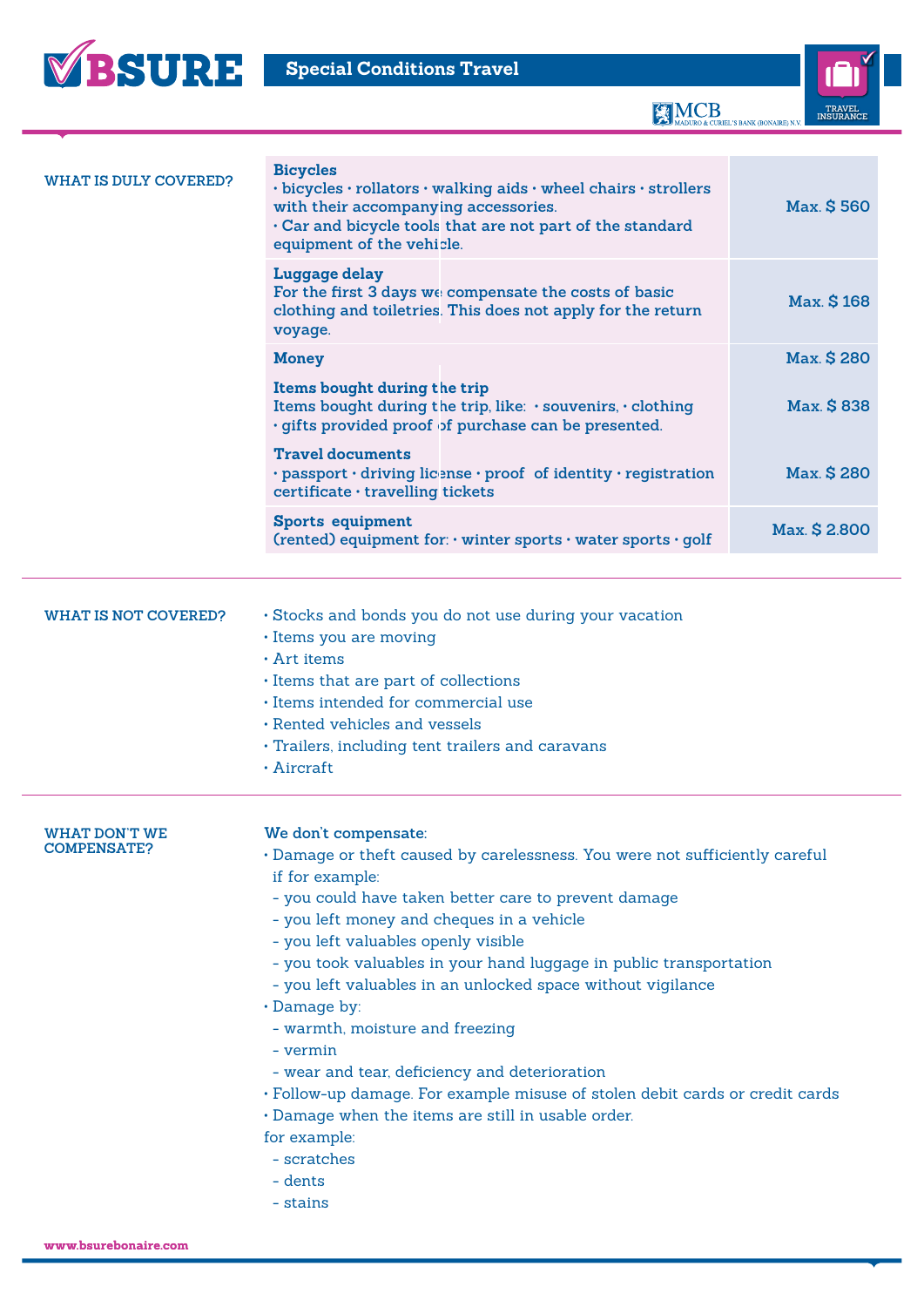



| WHAT DON'T WE<br><b>COMPENSATE?</b> | · Breakage of delicate luggage. This will only be covered if the breakage is due to:<br>• burglary<br>• robbery<br>$\cdot$ fire<br>$\cdot$ a traffic accident                                                                                                                                                                                                                   |
|-------------------------------------|---------------------------------------------------------------------------------------------------------------------------------------------------------------------------------------------------------------------------------------------------------------------------------------------------------------------------------------------------------------------------------|
| WHAT IS DULY COVERED?               | Your luggage can be repaired<br>• We compensate the expenses of repair for an amount not exceeding the current<br>value, or the original price of new items bought during the insurance period.                                                                                                                                                                                 |
|                                     | Your luggage cannot be repaired in case of:<br>- theft<br>$-$ loss<br>- unrepairable damage.<br>. We compensate the current value if the item is older than one year.<br>• We compensate the original value if the items were bought during the insurance<br>period.<br>In some cases of theft or loss we will only compensate if you transfer to us the<br>title of the goods. |

## MEDICAL EXPENSES

### **Expenses of medical treatment abroad will be compensated only when:**

- If and insofar the insured person is covered for these expenses on the island where he resides (primary insurance), and
- For the part which is not covered by the primary insurance, not exceeding the maximum insured amount.

### **What is duly covered?**

We compensate secondary medical expenses during your trip. **This includes:**

- • Doctor's charges
- • When on doctor's prescription:
	- hospitalization
- treatment
- medicines
- air-ambulance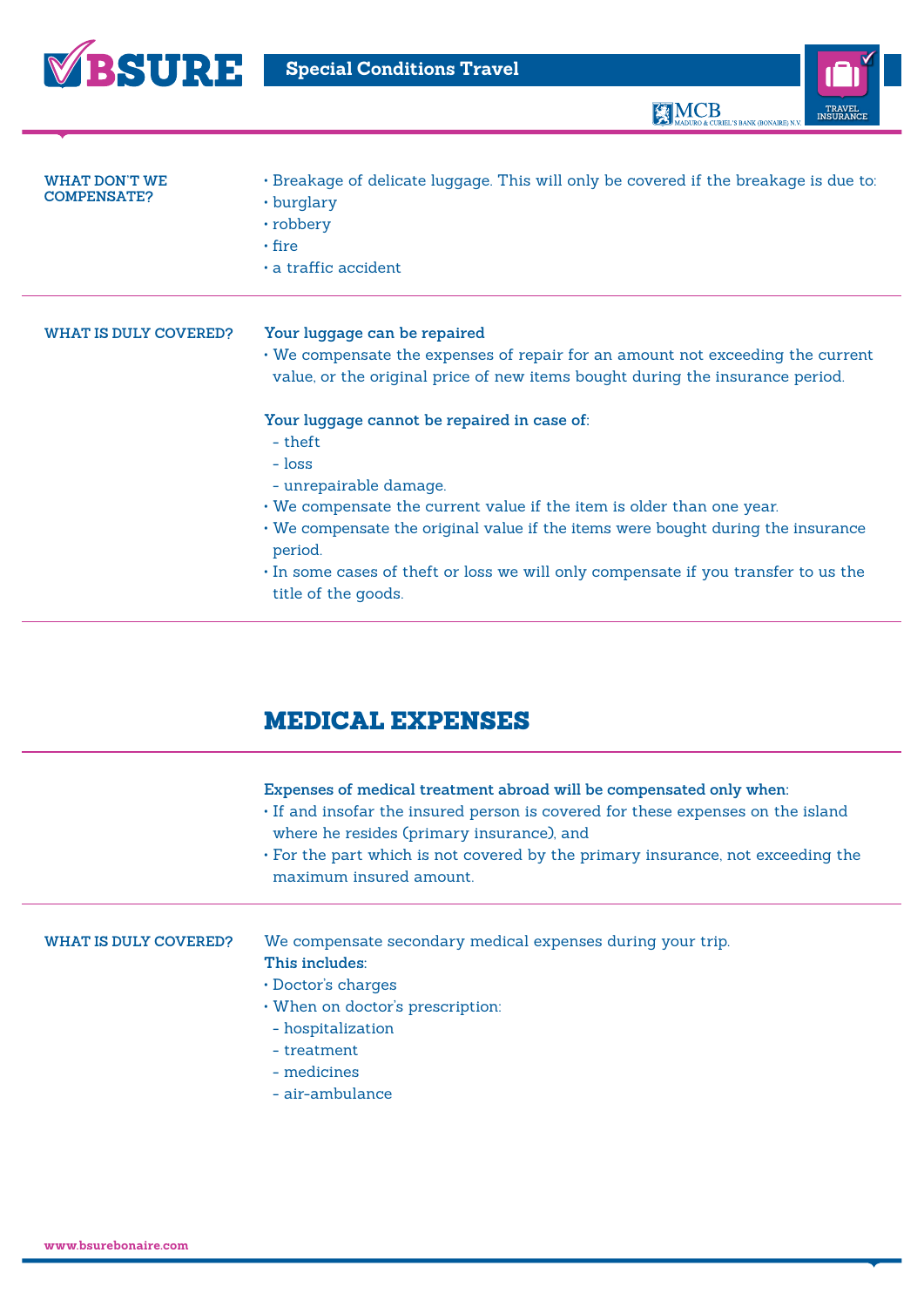

**EMCB** 



## DENTAL EXPENSES

### **An accident abroad**

• We compensate repair of your natural dentures and other urgently necessary care. The compensation will not exceed \$ 560 for each person on each trip.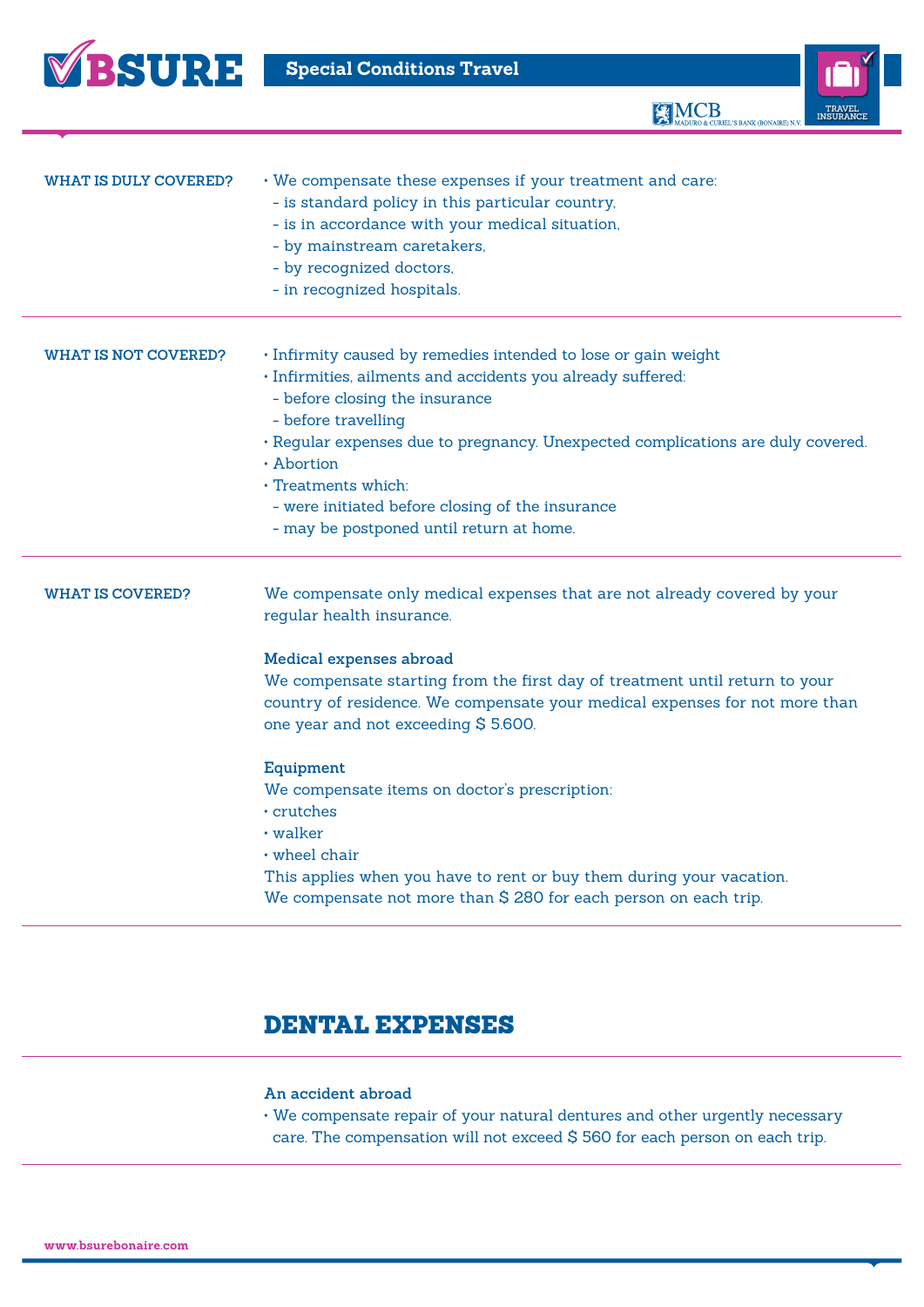

**TRAVEL INSURANCE**

## ACCIDENTS

| WHAT DO WE COVER?                | When due to an accident the insured person:<br>• passes away<br>· gets permanently disabled                                                                                                                                                                                                                                                                                                                                                                                                                                   |
|----------------------------------|-------------------------------------------------------------------------------------------------------------------------------------------------------------------------------------------------------------------------------------------------------------------------------------------------------------------------------------------------------------------------------------------------------------------------------------------------------------------------------------------------------------------------------|
| WHAT DON'T WE COVER?             | We don't compensate your expenses if you pass away or get permanently disabled<br>as a consequence of specific sports:<br>- mountaineering;<br>- air sports, like parachute jumping, balloon sailing, gliding, paragliding, sport-,<br>ultra-light and micro-light flying;<br>- aquatic sports like rafting, canyoning flottage, hydrospeed, skyboat, wild water<br>canoeing and competitive sailing at sea;<br>- other sports like martial arts, rugby, cycling races and horse races;<br>· suicide;<br>· attempted suicide. |
| WHAT DO WE<br><b>COMPENSATE?</b> | . Passing away<br>We compensate \$41.900 for each deceased person, payable to the heirs. It may be                                                                                                                                                                                                                                                                                                                                                                                                                            |

that for someone who passes away, we already have paid an amount for disability caused by the same accident. In this case this amount will be deducted from the payment for passing away.

We will pay less if your passing away is a consequence of not using your seatbelt or helm or not using them correctly.

### **• Getting permanently disabled**

For each person we compensate maximally \$ 83.800. Our medical advisor stipulates the percentage of disablement as a consequence of the accident. This percentage determines how much of this amount will be remitted. We will pay less if the disablement is a consequence of not using your seatbelt or helm or not using them correctly.

### **• If disablement cannot be determined immediately**

It may take a long time to establish the grade of disablement. Sometimes over 2 years. In such a case our medical advisor will re-evaluate your situation 2 years after the accident. He takes into account expected changes and on that basis establishes the ultimate disablement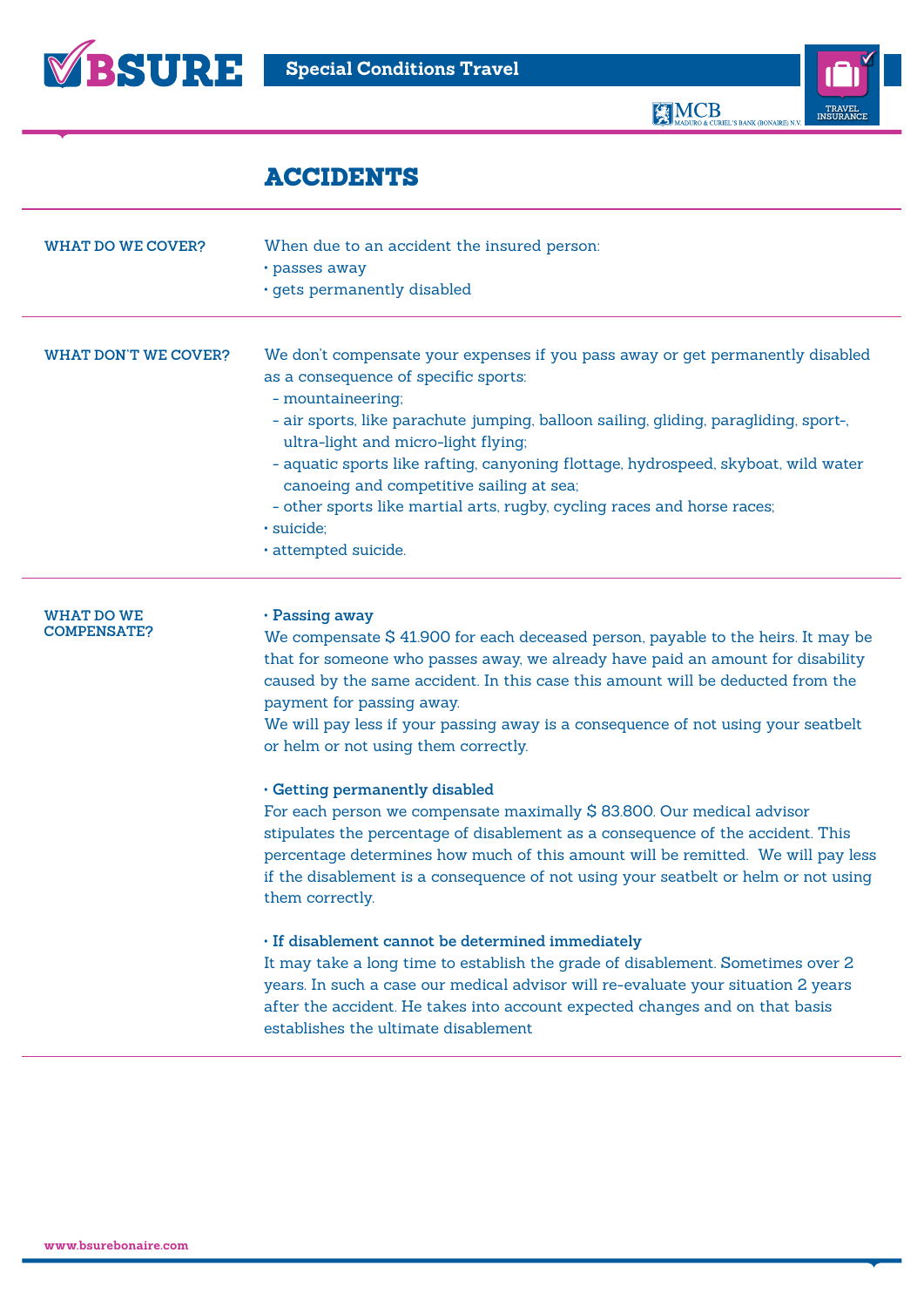

**TRAVEL INSURANCE**

Ī

## UNEXPECTED EXPENSES

| <b>WHAT DO WE COVER?</b>         | Additional expenses for the insured person related to infirmity/accident/passing<br>away of:<br>· The insured person,<br>. Not co-travelling family members of the first grade,<br>· A solicitor.                                                                                                                                                                                                                                                                                                                                                                                                                                                                                                                                                                                                                                                                                                                                                                                                                                                                                                                                                                                                                 |
|----------------------------------|-------------------------------------------------------------------------------------------------------------------------------------------------------------------------------------------------------------------------------------------------------------------------------------------------------------------------------------------------------------------------------------------------------------------------------------------------------------------------------------------------------------------------------------------------------------------------------------------------------------------------------------------------------------------------------------------------------------------------------------------------------------------------------------------------------------------------------------------------------------------------------------------------------------------------------------------------------------------------------------------------------------------------------------------------------------------------------------------------------------------------------------------------------------------------------------------------------------------|
|                                  | Additional expenses for transportation/lodging/interruption of trip because of:<br>· Defective transportation;<br>· Serious material damage to home, household effects, company;<br>· Theft/loss of passport/visa;<br>$\cdot$ A rescue operation.                                                                                                                                                                                                                                                                                                                                                                                                                                                                                                                                                                                                                                                                                                                                                                                                                                                                                                                                                                 |
|                                  | Return to the vacation destination until at the latest 21 days after the duration of<br>the insurance, because of interruption of the vacation related to:<br>· Serious infirmity or passing away of family members in the first grade;<br>· Serious material damage to home, household effects, company;<br>· Infirmity or passing away of the solicitor.                                                                                                                                                                                                                                                                                                                                                                                                                                                                                                                                                                                                                                                                                                                                                                                                                                                        |
|                                  | Additional expenses for the insured person related to a co-traveler who is insured<br>elsewhere and is affected by an occurrence that is covered by the conditions of<br>this insurance.                                                                                                                                                                                                                                                                                                                                                                                                                                                                                                                                                                                                                                                                                                                                                                                                                                                                                                                                                                                                                          |
|                                  | Damage to your lodgings.<br>We compensate damage you have caused to rented lodgings. The household effects<br>within the lodgings are also covered. In this case you have to be liable for the<br>damage. This includes damage due to loss of the key of the safe in your lodgings.                                                                                                                                                                                                                                                                                                                                                                                                                                                                                                                                                                                                                                                                                                                                                                                                                                                                                                                               |
| WHAT DO WE<br><b>COMPENSATE?</b> | Placement of the character (*) means that the expenses will be compensated after<br>consulting and approval of our help desk.<br>Covered are the following consequences of an occurrence:<br>• Additional expenses for lodging, included travel and stay of two necessary<br>companions and with deduction of 10% for saved expenses for sustenance, for an<br>amount not exceeding $$5600$ for each person on each trip (*);<br>· The necessary expenses to move the body of the deceased to the place of<br>residence for an amount not exceeding (*) \$16.760;<br>Expenses for interment or cremation outside the place of residence for an amount<br>not exceeding \$16.760, including travel of two family members from the place of<br>residence (*);<br>• Necessary additional expenses for lodging due to discontinued transportation<br>for a maximum of \$112 per person per day during not more than 10 days, with<br>deduction of 10% for saved expenses for sustenance;<br>• Necessary additional expenses due to unexpected or inevitable delay caused by a<br>natural disaster, strikes, work-to-rule, protest or solidarity actions, for an amount<br>not exceeding \$280 for a travelling party; |